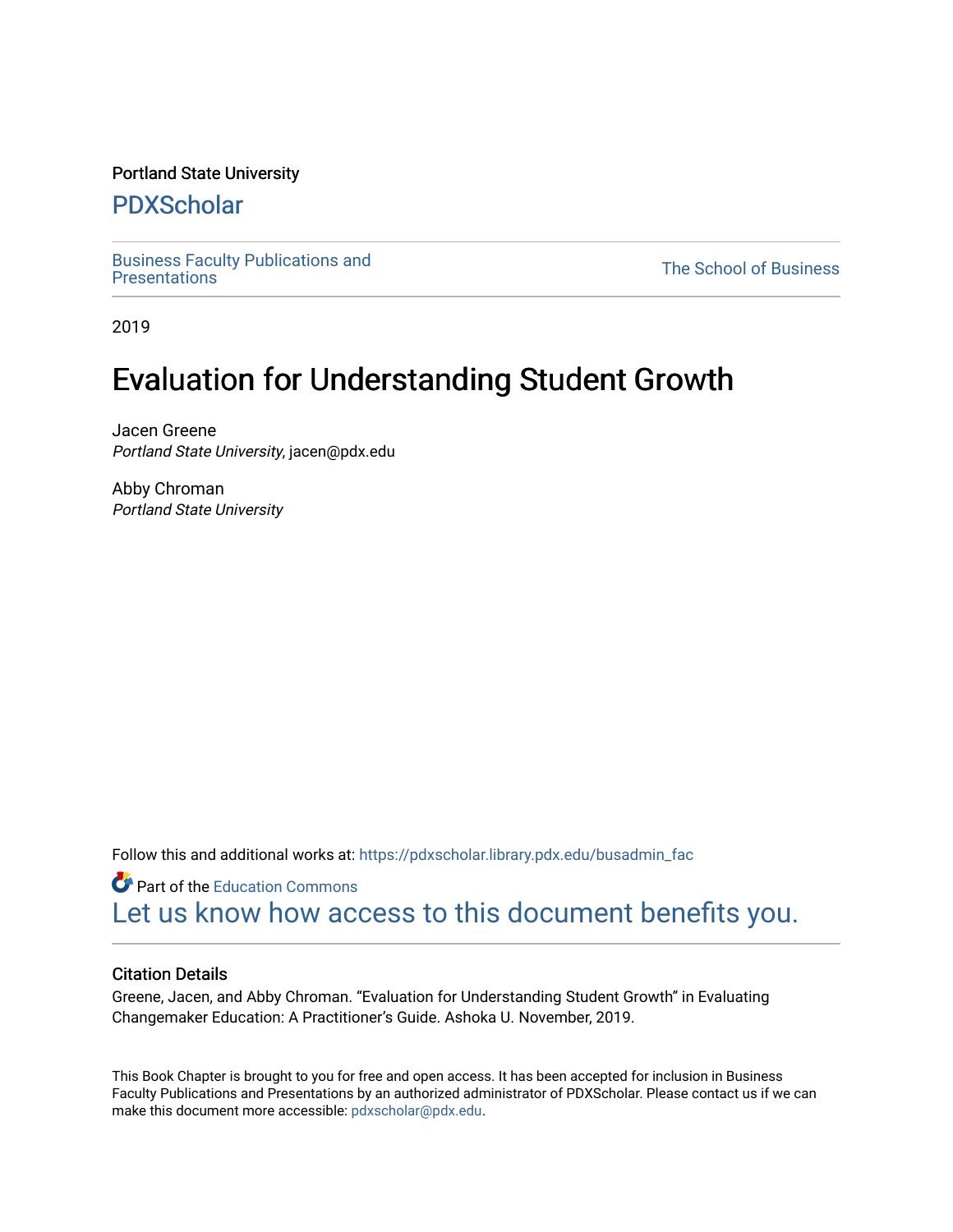#### **CHAPTER 5**

# *Evaluation for Understanding Student Growth*

#### **BY JACEN GREENE**

*Director of Impact Entrepreneurs, School of Business, Portland State University*

#### **AND ABBY CHROMAN**

*Program Manager, School of Business, Portland State University*

*"In the same way that we work with students to align their personal purpose and values with their career or entrepreneurial goals, learning outcomes help courses and programs align with broader institutional values and goals."* 

**JACEN GREENE** Director of Impact Entrepreneurs Portland State University

It can be challenging for social innovation instructors to assess individual student progress on changemaker skills through graded assignments and discussions alone, especially in online courses. Individual feedback is seldom self-reflective or detailed enough to be useful (see next page). So, how can we evaluate overall course progress or an individual student's growth in, for example, emotional and social intelligence?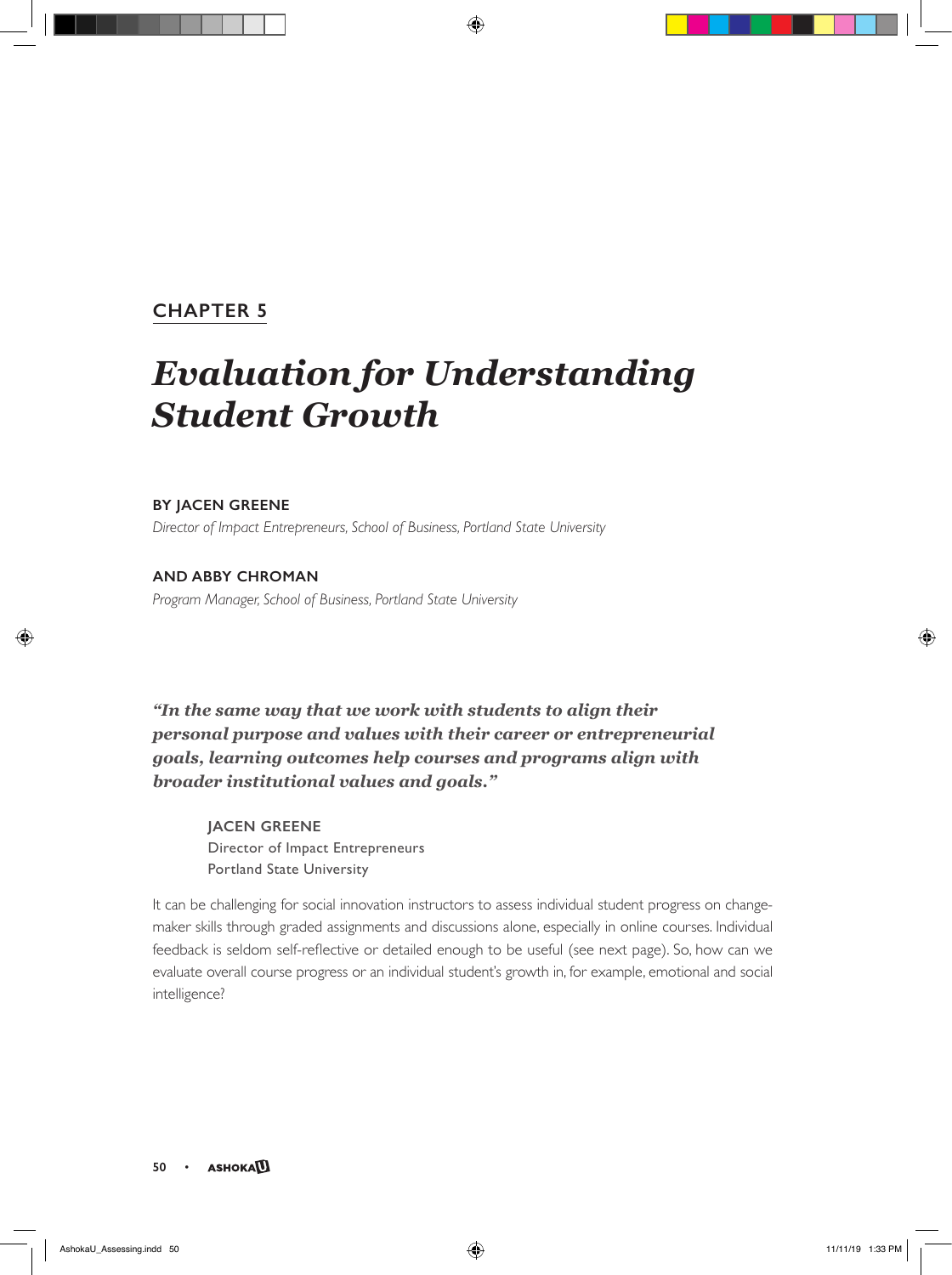#### *" Honestly, I wouldn't change a thing. This is the most enjoyable course I've ever had."*

— Anonymous student feedback.

#### *" Literally the worst class I have ever taken across my entire educational journey."*

— Anonymous student feedback.

Self-reported confidence surveys may not work in isolation, but when coupled with traditional assessments and other tools, they can contribute to an overall picture of whether or not a course or program is achieving its goals in helping students develop changemaker skills and attributes. They certainly provide more information than the usual course evaluation or student satisfaction survey.

In 2014, one year after launching a new certificate in Social Innovation and Social Entrepreneurship, Portland State University (PSU) developed an ad hoc survey to determine how confident students were in applying changemaking skills they had learned in the new program. After a careful evaluation, it became clear that the survey was not providing actionable information in a rigorous manner. The original survey had not drawn on research in the field, was not constructed using common best practices, and had little peer review or input before it was put into use. In fact, most of the questions were the result of a single brainstorming session during a meeting. With support from Ashoka U, PSU started over and designed a new tool from scratch.

The intention of the new tool was to address the shortcomings of the original survey and to ultimately understand better how students engage with, progress through, and benefit from the certificate courses. This effort resulted in an online survey to measure self-reported changes in student confidence regarding specific changemaker attributes and skills. The survey is required at the beginning and end of three online social innovation courses, which can be taken either as individual electives or as core courses in the undergraduate/graduate Certificate in Social Innovation and Social Entrepreneurship.

The survey is coupled with several other evaluation tools. In the middle of each term, students are asked to complete an anonymous survey that asks about their perceptions regarding course format, content, and inclusion/representation. At the end of each term, students complete traditional course evaluation forms that focus on instructor effectiveness. After completing the entire certificate, students are asked to participate in a semi-structured one-on-one interview to discuss their experience and solicit feedback on program improvement.

In the Changemaker Survey, each question is linked to one of the 14 changemaker attributes identified by Rivers, Armellini, and Nie (2015). This list was chosen after an extensive literature review and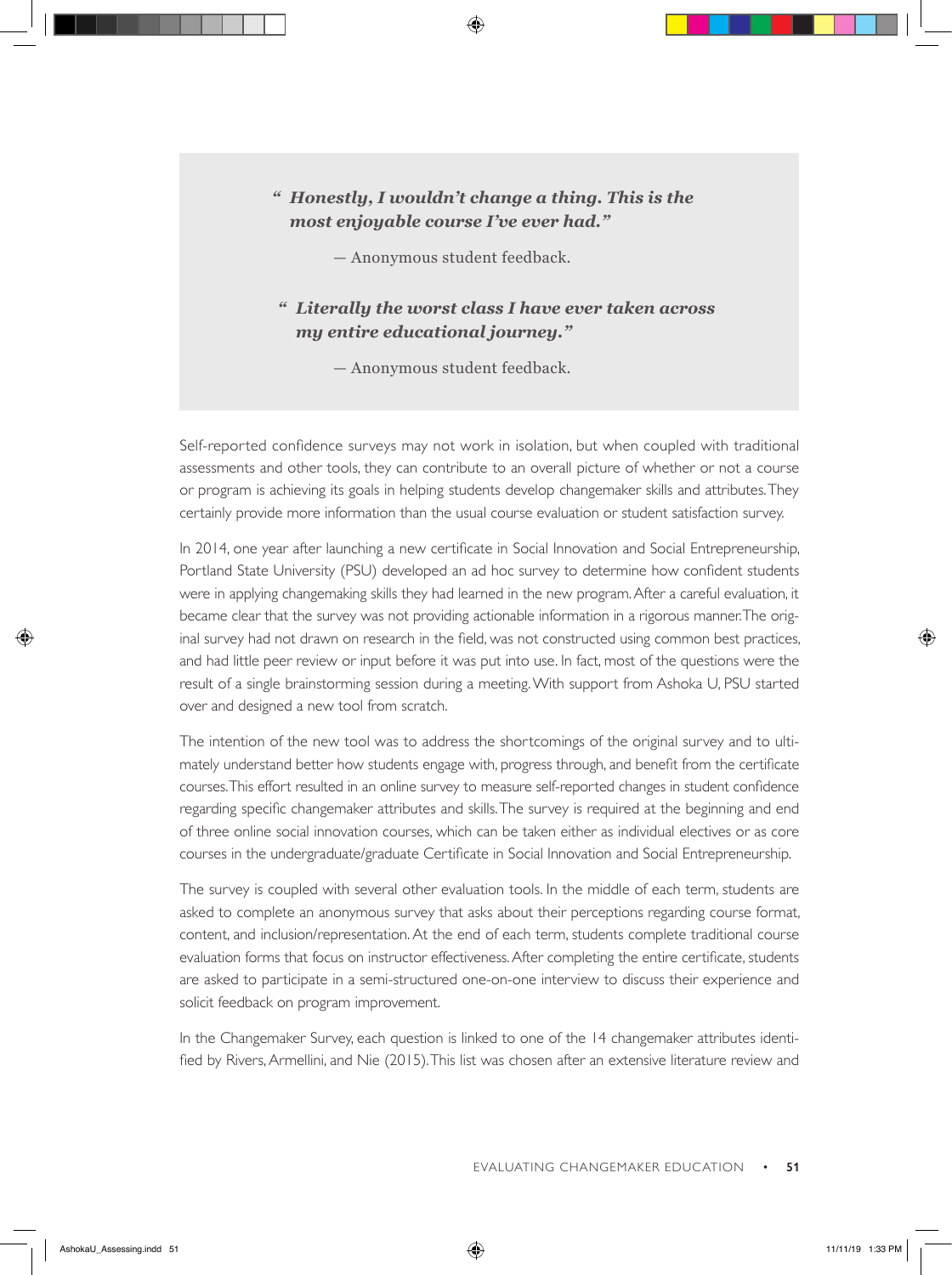interviews with social innovation educators teaching similar courses and programs. Each of the 14 attributes is also linked to specific learning outcomes in the courses which use the survey. Although not every attribute is taught in each course, all questions are used so that a comparison can be made between changes in taught attributes and untaught attributes.

Question wording was designed based on similar surveys at other colleges and universities, best practices for research surveys, and with input from PSU School of Business faculty who have expertise in survey wording development. Specific verbs were chosen based on their prevalence in similar surveys and in research articles on changemaker skills and attributes.

Survey responses are not graded based on student achievement, but can be used to provide supplemental information on student progress and key areas for improvement. This is meant to encourage self-reflection and solicit more accurate responses. Responses can also be used to ascertain teaching effectiveness linked to specific learning outcomes and changemaker skills/attributes, rather than the course as a whole. To encourage participation, surveys are a required component of students' participation grade in each course.

#### **THE TOOL AND METHODOLOGY**

The measurement tool is a modular, online survey offered at the beginning and end of social innovation, social entrepreneurship, or social impact courses. Students are required to enter their name, so that changes during the same course or over multiple courses in the same program can be measured. Each question is linked to a specific changemaker attribute and allows a response on a five-point Likert scale from "strongly agree" to "strongly disagree."

#### **FIGURE 5.1**

#### **Survey Wording and Linked Changemaker Attributes**

| <b>Changemaker Attributes</b><br>(Rivers, Armellini, and Nie, 2015) | <b>Survey Questions</b>                                                       |
|---------------------------------------------------------------------|-------------------------------------------------------------------------------|
| L. Self-Confidence                                                  | N/A - derived from other answers.                                             |
| 2. Perseverance                                                     | I am confident in my ability to adapt to changing<br>circumstances.           |
| 3. Internal Locus of Control                                        | effectively set goals and track progress towards<br>them without supervision. |
| 4. Self-Awareness                                                   | I am willing to address my weaknesses and<br>improve my strengths.            |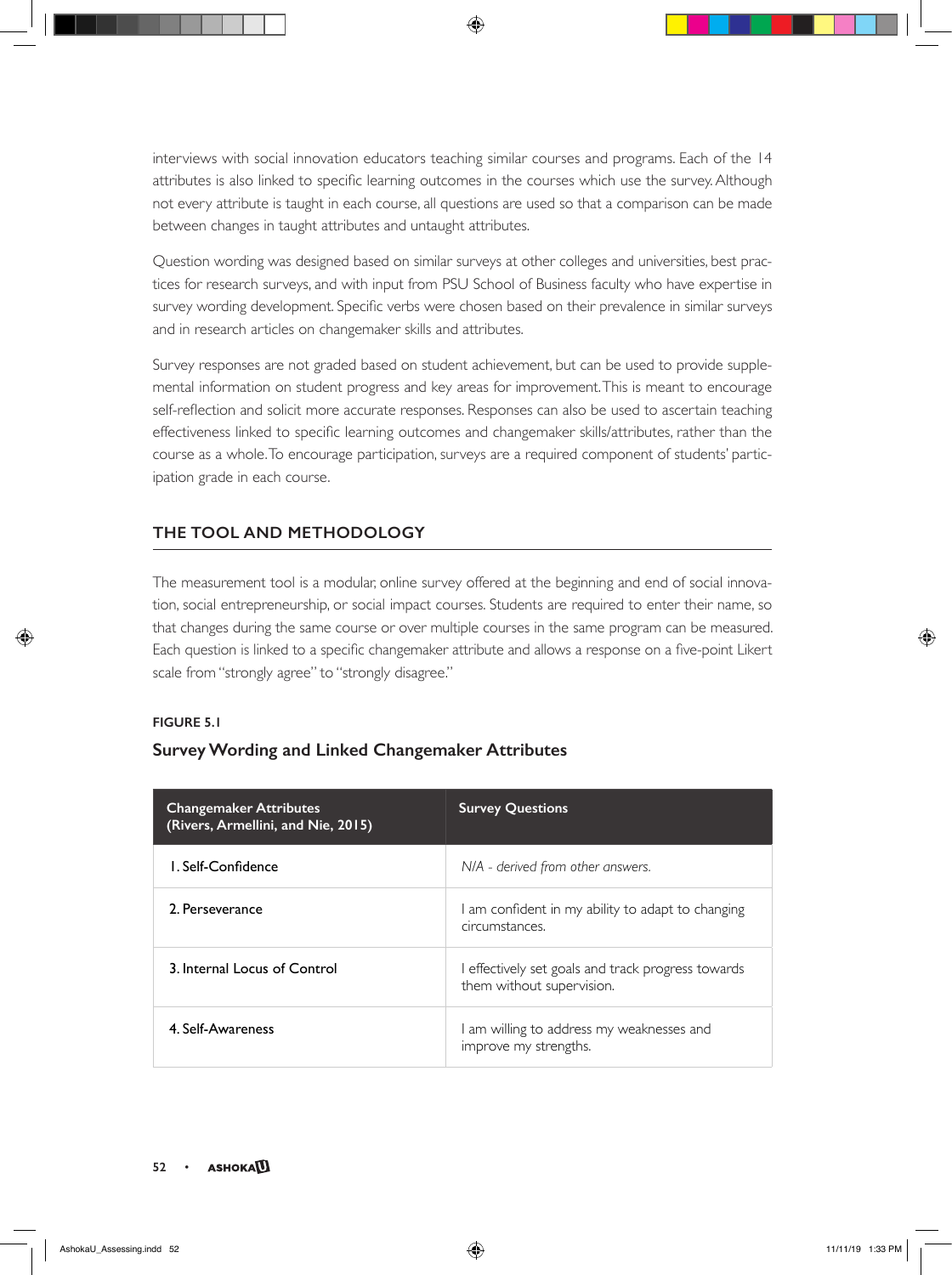| 5. Action Orientation                 | I am comfortable taking action on my own<br>initiative.                                                                                              |
|---------------------------------------|------------------------------------------------------------------------------------------------------------------------------------------------------|
| 6. Innovation and Creativity          | I am creative in coming up with new ideas.                                                                                                           |
| 7. Critical Thinking                  | a. I question my own assumptions and those of<br>others.<br>b. I find and evaluate information from a range of<br>sources when working on a project. |
| 8. Empathy                            | I seek to understand the perspectives of people<br>different from me.                                                                                |
| 9. Reflective                         | I am open to receiving and acting on feedback<br>from others.                                                                                        |
| 10. Communication                     | I can effectively communicate using a variety of<br>methods and tools.                                                                               |
| 11. Emotional and Social Intelligence | I usually manage my own emotions in construc-<br>tive ways.                                                                                          |
| 12. Problem Solving                   | When working to solve a problem, I carefully<br>analyze it and critically evaluate different solutions.                                              |
| 13. Leader                            | I am confident in my ability to lead others.                                                                                                         |
| 14 Values-Driven                      | I am motivated by my personal values to help<br>create a better world.                                                                               |

#### **IMPLEMENTATION CASE STUDY**

#### **Overview**

The survey was initially delivered in the Winter Term 2018 course, *Money Matters for Social Innovation*. The course covers business models for social innovation, including customer discovery, the Business Model Canvas, legal entities, risks, market sizing, funding sources, and financial forecasts. *Money Matters* is delivered entirely online and offered to both undergraduate and graduate students from various disciplines, as well as to non-students. The survey was a required activity and delivered through the course's primary online learning platform. Students completed the survey in weeks two and nine of the 10-week course.

The survey was delivered for the second time in the Spring Term 2018 course, *Storytelling and Impact Measurement*. The course covers both qualitative and quantitative aspects of communicating a venture's purpose and impact, through individual and organizational pitches, as well as through social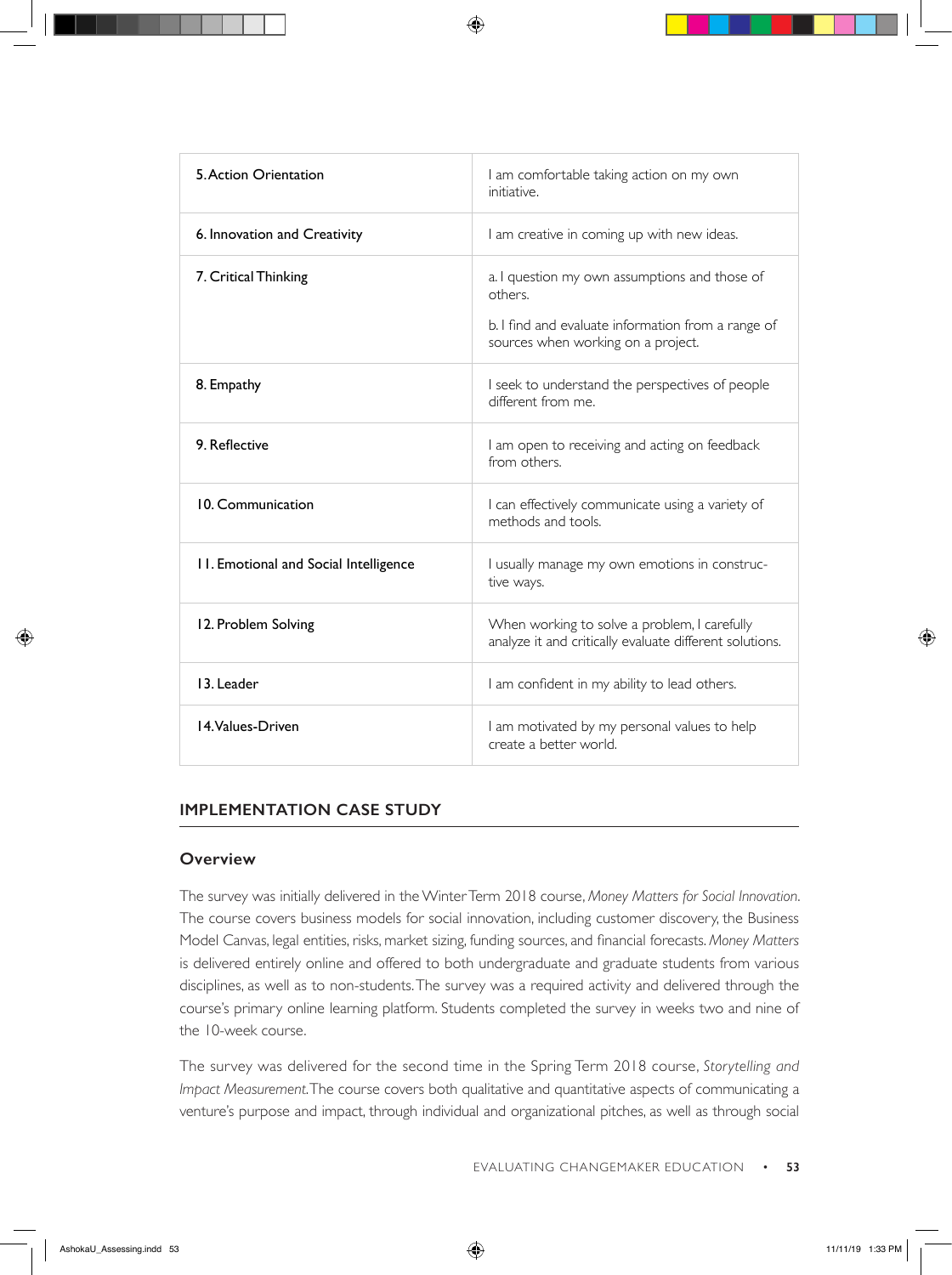and environmental impact measurement. *Storytelling* followed the same format as the Winter Term course, offered online to a similar mix of students, and included the required survey in weeks two and nine of the 10-week course. Some, but not all, of the students participating in *Storytelling* had earlier completed *Money Matters.* 

#### **Findings**

Survey results revealed patterns of student progress (or lack thereof) in specific changemaker attributes that weren't apparent from graded assignments or course discussions. This provided clear guidance for improvements in pedagogy and curriculum linked to attributes that were part of existing course learning outcomes, but that didn't show meaningful, positive change across student responses.

Only 11 of 32 students enrolled in *Money Matters* completed the survey twice, despite the fact that it was required as part of the participation grade. This indicated a need for individual reminders to students who failed to complete the survey twice, either directly or through a grading item that could be tracked separately from overall participation. The students who completed the survey both times also had high engagement in other aspects of the course and scored themselves highly in the surveys.

Most attributes taught in the course showed little change. There was a moderate improvement among students on the average "action orientation" attribute, and small improvements on the average "perseverance," "problem solving," and "leadership" attributes. "Critical thinking" showed a small average decline, particularly on the question asking about evaluating information from a range of sources, and "emotional and social intelligence" showed no average change, indicating areas that will require additional focus in future sections of *Money Matters*. "Perseverance," although not an explicit focus of the course, showed a small average improvement—perhaps a reflection of the workload, reported by students to be heavier than other School of Business courses.

In *Storytelling,* 20 out of 32 enrolled students completed the survey twice. The increased completion can be attributed in part to creating a separately graded participation requirement for the survey, and to sending reminders to both the entire course and individual students. Correlation between completion and high academic achievement was lower in *Storytelling* than in *Money Matters.*

Of the changemaker attributes taught in the course, "communication" showed a moderate average improvement. "Self-awareness" showed a small decline, and "leadership" and "reflection" both remained nearly unchanged, indicating a need for increased focus on both attributes in future sections. "Critical thinking" showed a small average improvement. Among the attributes not taught in the course, "innovation and creativity" showed a moderate average improvement, and "problem-solving" and "valuesdriven" showed small average improvements.

#### **Lessons Learned**

Ensuring high levels of student participation and finding a survey tool that enabled easy data collection and analysis were two major challenges. The tool initially selected for survey distribution and analysis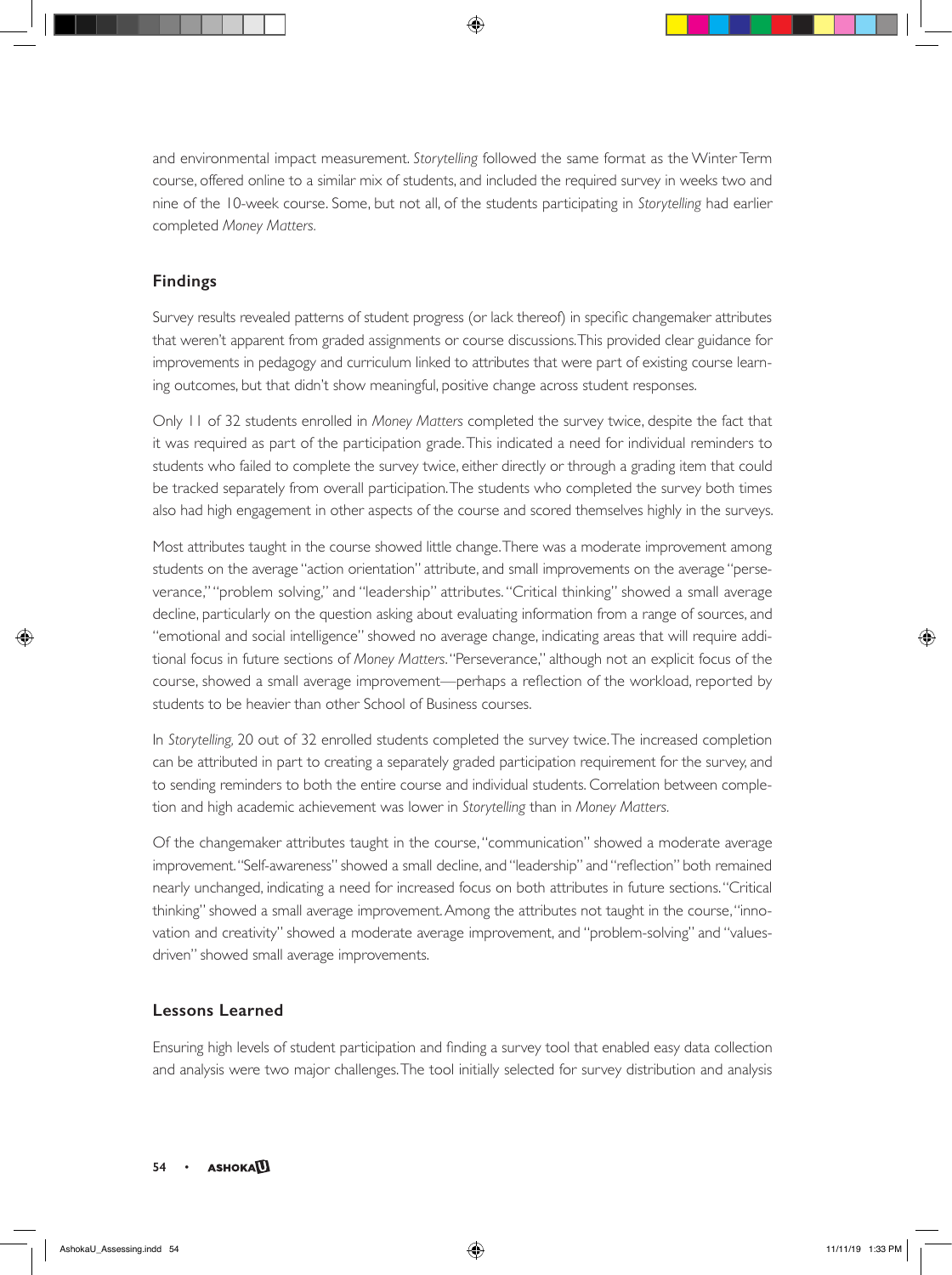was integrated with the course learning platform, Desire2Learn, but was insufficient for calculating the value of responses and the changes in those values over time. Those values were collected and calculated manually for the surveys assessed in *Money Matters* and *Storytelling*. PSU migrated the survey to Google Forms for use in future courses, which improved reporting capability and created an easily replicable template which other campuses can tailor for their own courses or activities.

While the survey was designated in the syllabus as a required component of students' participation grade, *Money Matters* did not associate individual points with the activity nor did students receive a reminder to complete the survey. In that course, only 34% students completed the survey for a second time, so data was limited for assessment. In *Storytelling*, tracking individual participation in the survey, assigning points to student participation, and issuing individualized and general reminders to participate did improve participation, particularly for the second time the survey was assigned in that course, resulting in 63% of students participating fully in the survey.

While the data set was limited in both courses due to low participation in the survey, it does suggest that the courses were not effectively improving students' confidence in "critical thinking" or "emotional and social intelligence." Additionally, only small average improvements were reported on "perseverance," "problem solving," and "leadership." The survey results indicated those areas as priorities for improvement.

#### **Plans for Use**

Survey findings were used to adjust pedagogy and curriculum in both courses, with new discussion questions and readings, along with changes to assignments and assignment descriptions, to better foster student progress in skills that weren't being taught as effectively as assumed. In *Storytelling,* scores on "self-awareness," "leadership," and "reflection" all showed an improvement the next time the course was taught, with the biggest improvements in "self-awareness" and "leadership." This may simply be a result of a different student group, but other attributes showed similar gains as before, and the student response rate remained high.

The survey may be useful from a research perspective, since it enables longitudinal evaluation of individual student progress and could be linked to future career or entrepreneurship outcomes. For example, do students who show short-term growth in key changemaker attributes demonstrate better entrepreneurial outcomes than those who show consistent, but high, scores? We hope to work more closely with faculty conducting research in these areas to determine if the survey is applicable for research beyond course and program improvement.

#### **SUGGESTIONS FOR ADAPTATION AND USE**

The survey was designed to be easily adapted to social innovation programs across PSU or at other institutions, either offered in its entirety or used in a modular fashion. The Google Forms tool is free to use and available by request of the authors: please email [jacen@pdx.edu](mailto:jacen@pdx.edu) or [achroman@pdx.edu](mailto:achroman@pdx.edu).